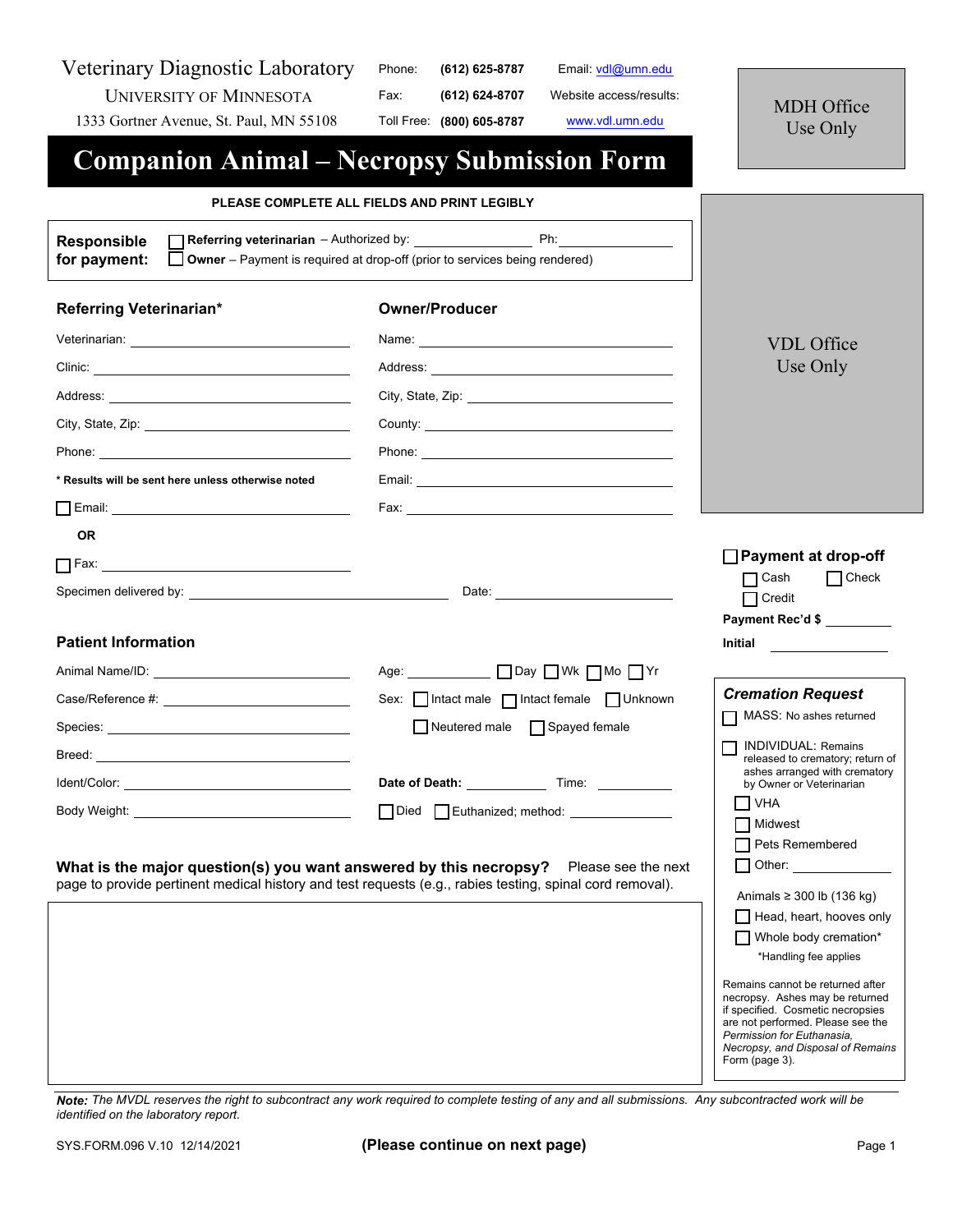## **Narrative History**

Provide a concise summary of the lesion-specific clinical history, including: clinical signs potentially associated with the cause of disease/death, results of diagnostic tests, treatment history, and working clinical diagnosis or differential diagnoses. Is there risk of zoonotic disease? Provide a brief summary of prior diseases, surgeries, and vaccination status. Are there other animals in the household/herd? Are other animals sick or have died?

| $\Box$ | <b>Laboratory Procedures Requested</b><br>Necropsy/General Exam of Tissue. Postmortem examination involves a careful process of dissection, observation, interpretation, and<br>documentation. Tissue dissection is tailored to the diagnostic needs of the case, and generally includes examination of the limbs, internal<br>organs, and brain (as needed). Supplemental diagnostic tests offered through the VDL will be performed at the discretion of the pathologist,<br>and may include histopathology, immunohistochemistry, bacteriology, parasitology, and virology. The general necropsy fee does NOT include |
|--------|--------------------------------------------------------------------------------------------------------------------------------------------------------------------------------------------------------------------------------------------------------------------------------------------------------------------------------------------------------------------------------------------------------------------------------------------------------------------------------------------------------------------------------------------------------------------------------------------------------------------------|
| $\Box$ | spinal cord removal or antibiotic susceptibility (see below).<br>Rabies Testing. Please also use the Minnesota Department of Health Rabies Form.                                                                                                                                                                                                                                                                                                                                                                                                                                                                         |
|        | ADDITIONAL FEES APPLY TO ALL TEST REQUESTS NOT INCLUDED IN A GENERAL NECROPSY - SEE BELOW:                                                                                                                                                                                                                                                                                                                                                                                                                                                                                                                               |
|        | Please call or visit the website for the current fee schedule and listing of all available tests.                                                                                                                                                                                                                                                                                                                                                                                                                                                                                                                        |
|        | Special Procedures. Additional fees apply to procedures requiring extensive dissection and/or prolonged use of power-tools, such as<br>removal of the spinal cord, spinal column isolation, and ventral brain removal.                                                                                                                                                                                                                                                                                                                                                                                                   |
|        |                                                                                                                                                                                                                                                                                                                                                                                                                                                                                                                                                                                                                          |
|        | Additional Diagnostic Tests. Additional fees apply to ancillary tests not included in a general necropsy. These include antibiotic<br>susceptibility testing and ALL out-sourced tests (e.g., toxicology, tissue mineral analysis, PCR panels, PARR, etc.).                                                                                                                                                                                                                                                                                                                                                              |
|        |                                                                                                                                                                                                                                                                                                                                                                                                                                                                                                                                                                                                                          |
|        |                                                                                                                                                                                                                                                                                                                                                                                                                                                                                                                                                                                                                          |
|        |                                                                                                                                                                                                                                                                                                                                                                                                                                                                                                                                                                                                                          |

#### $\Box$ **Other**:

*Note: The MVDL reserves the right to subcontract any work required to complete testing of any and all submissions. Any subcontracted work will be identified on the laboratory report.*